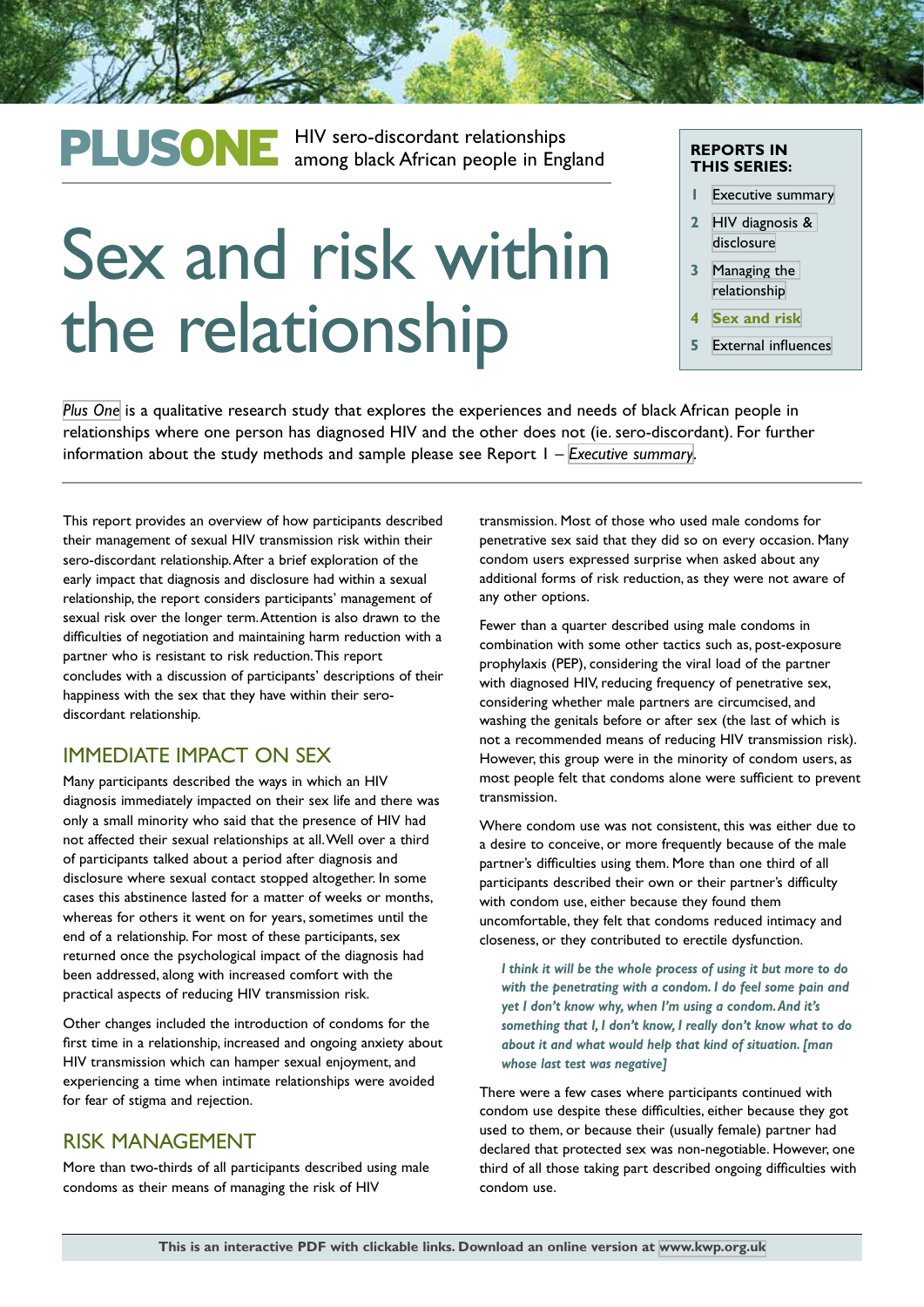*I am still dying to have proper sex, sex with condoms for me is not proper sex. I am not being evil but at one point I will probably be fed up and tell her that I cannot continue. I don't think that there is anyone who wants to spend his life not having natural sex. [man whose last test was negative]*

Sometimes ending the relationship was seen as the only way of overcoming difficulties with male condom use.

There was a small group of condom users (four men and one woman) who had found different condom sizes and thicknesses that alleviated some of these difficulties. Such individuals made it clear that they often needed to move away from free condoms distributed through the clinic or community organisations in order to find a male condom that was acceptable.

*When she was, when we were beginning, she used to bring condoms, but I didn't like the type of condom she was bringing. She was bringing these types which are given free, which are almost as thick as hand washing gloves. But I didn't like that. [man whose last test was negative]*

This small group of people who sought out condom types that they liked stands out against those who continue to have difficulties while also regarding all condoms as being the same. There were only three current Femidom users in the entire study, with two further women who had tried the female condom, did not like it and no longer used it. When asked, a few had never even heard of it.

In response to difficulty with male condom use, four participants developed alternative means of managing HIV risk by altering their sexual behaviours. A few women stopped having sex completely when their male partner refused to use condoms.

*For the last three, four years I just didn't want to have anything to do with sex, no. ...I'm not happy for [him] to have sex with me without a condom. [woman with diagnosed HIV]*

In one other case, a couple decided that avoiding penetrative intercourse would mean that they could dispense with condoms altogether.

*Right, so you said you did everything else, do you mind just elaborating, what you mean everything else?*

*Yeah, well to make love without us having full sex. [woman with diagnosed HIV]*

Non-penetrative sex (such as oral sex) was mentioned by a number of other participants as a regular part of their sex lives, although some asked the interviewer for assurances that it was a low risk activity.

Many participants talked about condoms as though they were infallible, however others (about a quarter of those who used condoms regularly) were aware of, and concerned about the possibility of condom failure.

*My concern is just fear of passing it on, if condoms were to burst. It happened once when the condom burst. [man with diagnosed HIV]*

This was often because they had experience of broken or

slipped condoms. One participant with diagnosed HIV described becoming pregnant as a result of a condom failure with her discordant partner. More than half of the HIV negative partners who experienced a condom breakage with their diagnosed partner did seek and obtain post-exposure prophylaxis (PEP).

Among those participants who discussed their concerns about condom failure, about half appeared to be so distressed by the possibility of HIV transmission resulting from a broken condom that it was seriously hampering their sexual enjoyment.

*We used to have sex more, mostly daily but now maybe once*  in two weeks and every time I will be having sex with her I will *be thinking has the condom burst or has something gone wrong. I'm not enjoying it in terms of what I used to. [man whose last test was negative]*

Once again, for those who described the detrimental effect that concerns about condom failure had on their capacity for sexual enjoyment, there was little sense that this was a situation that they might be able to change.

When asked direct questions about their knowledge of PEP, nearly a third were unaware of it, and a further third were uncertain about how it worked, or how they might access it. Numerous participants articulated a desire for more information about PEP and felt that it could act as a useful back-up in case condom failure occurred.

Recent [scientific evidence](http://www.aidsmap.com/Treatment-as-prevention/cat/1624/) indicates that under very specific conditions, people with diagnosed HIV who are otherwise in good health and whose viral load is undetectable are very unlikely to sexually transmit HIV. Participants' understanding and acceptance of this notion of treatment as prevention within the relationship was largely reliant on their broader understandings of the science of HIV transmission and treatment. For example, when participants with diagnosed HIV were asked at the outset of the interview if they knew their own CD4 count and viral load, just under half were uncertain in their response. Some were very open in the interview about their difficulty with what was being communicated to them in clinical settings.

*You know when you go to the clinic nothing stays in your head. I can say my first eight years I didn't understand a thing... you know when the doctor tells you that's, some of the words they use are too English. So you don't understand what they mean so when you come to the [support] groups you get more explanation, I didn't know which one was CD4 count and which one is viral load, for a long, long time I just didn't understand. [woman with diagnosed HIV]*

When asked later in the interview about their understanding of the interaction between an undetectable viral load and infectiousness, nearly one quarter did not have any awareness of such an association. About half said that they were aware of the notion of treatment as prevention and understood it in theory, but that they were reluctant to rely on it personally.

*Yeah basically. It's an opinion, it hasn't been proven yet they are still undergoing testing. [man with diagnosed HIV]*

Others said that their faith remained in condoms alone, and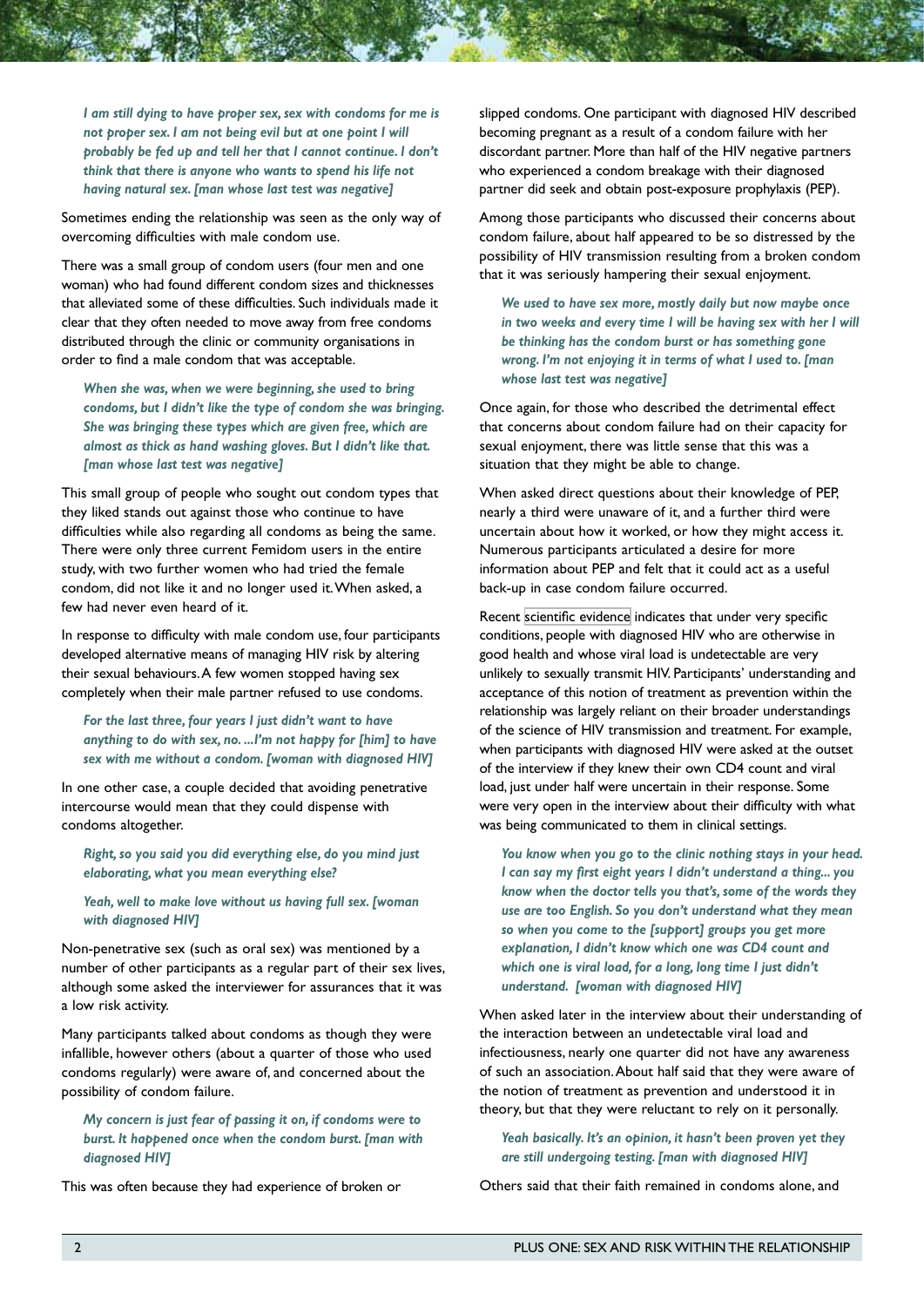that there was little that could shake that conviction, no matter what the evidence.

*If your viral load is undetectable it's a low risk for you transmit. But I think if the HIV is in your system it's a risk, and if you have it [sex] unprotected with anybody you're going to get it. [woman with diagnosed HIV]*

There was a small group of female participants who resented the intrusion that treatment as prevention had made with regard to their strict condom use policies with male partners. For a diverse set of reasons (STIs, super-infection, pregnancy), such women felt secure in the protection that condom use had afforded them. Once their partner knew about the notion of treatment as prevention, this would threaten their own power to insist on condoms. Two women clearly stated that they had not told their partner about treatment as prevention in order to ensure that sex remained protected by condoms.

*I don't want to talk about it [treatment as prevention]...He will want you to take off the condom. [woman with diagnosed HIV]*

In contrast to those described above, more than a quarter of those taking part felt that treatment as prevention offered them an increased and improved set of risk reduction options. However, only five individuals actually used their understanding of viral load and infectiousness as a direct means of reducing the risk of transmission within their relationship.

*Well she talked me through it and she said, because I trust her implicitly, and she said when it's this, undetectable we're fine to have unprotected sex, yeah. [man whose last test was negative]*

In some of these cases, reliance on an undetectable viral load in the absence of condoms was used only for a short space of time while trying to conceive. For others, it offered a welcome relief from the need to always use condoms for the foreseeable future.

The desire to have children was strong among the majority of those taking part, with only a quarter saying that they already had enough children, were too old to consider conception, or had never wanted to be a parent. All participants who had an interest in adding to their family were asked if they were aware of methods of conception that would reduce sexual transmission risk. More than half had a good understanding of sperm-washing, IVF or artificial insemination but only a few mentioned that attending to a partner's viral load can help with safer conception.

*I heard that they do this in the hospital. I don't know how it goes that they take the sperm from the man and put it in the woman or something. You get me? I think that's, I will go for that. [woman with diagnosed HIV]*

However, several mentioned that the costs of assisted conception were prohibitive. There were also two participants who described conceiving without managing the risk of sexual transmission at all. One quarter of all those taking part in the study had a desire to conceive, but did not have the information that they required to prevent sexual transmission.

*Like I said, I am positive and now my husband is negative. If we want to have a baby, can we do it? Is it possible? [woman with diagnosed HIV]*

There were only four people taking part in the study who had sought and gained clinical help to safely and successfully conceive.

#### NEGOTIATING RISK

Responsibility for managing risk was dealt with in highly diverse ways within relationships. A third of those taking part said that they and their partner shared the decisions about dealing with risk. It was almost always the case in these situations that both partners had an equivalent level of concern about the impact that HIV has on the relationship, and they had decided jointly upon solutions.

*So we feel we are both responsible for each other's actions because I am HIV positive and he is HIV negative and I do not want to infect him, vice versa as well. So it is up to him to take responsibility and manage his life as well. [woman with diagnosed HIV]*

In a few cases, shared responsibility was described as ensuring that a partner took an active role in harm reduction.

*I usually have the condoms myself, I have told my partner to take charge so yeah when I am hard enough I ask her to put the condom on, so this way I can say she takes part of the responsibility. [man with diagnosed HIV]*

In sharp contrast to these descriptions of shared risk management, were those (accounting for half of the entire sample) who described responsibility for harm reduction as resting entirely with one partner in the relationship. In the vast majority of cases, it was the person with diagnosed HIV who felt that it was their duty to ensure HIV was not transmitted, often in the absence of consistent concern from their partner.

*I felt a sense of responsibility actually, and had to bring it [a condom] just in case he didn't and most of the time he didn't so, yeah I just provided it. [woman with diagnosed HIV]*

These narratives of sole responsibility connect back to the problems (described above) that many men had using condoms.

*I mean I have talked to him, and I have talked to him and I have said well we should because I don't want to pass it on to him, but he is persistent in that he is not willing to use protection.... Because that's not fair really if, if a partner is HIV and they want to use protection and the other one is saying no then really that is a little bit of bullying I think really. [woman with diagnosed HIV]*

In relationships where one person described having sole responsibility for managing HIV transmission risk, this was nearly always a role taken on by the partner with diagnosed HIV, as exemplified in the two preceding quotes. There were however, some instances where sole responsibility was taken by a negative partner.

*No because at one time he said maybe if we don't use a condom it will help him with his erection and we tried it but I said to him, you know I can't do this. In my head it cannot happen. We tried it but it couldn't work. [woman whose last test was negative]*

In this particular example, the participant described a situation